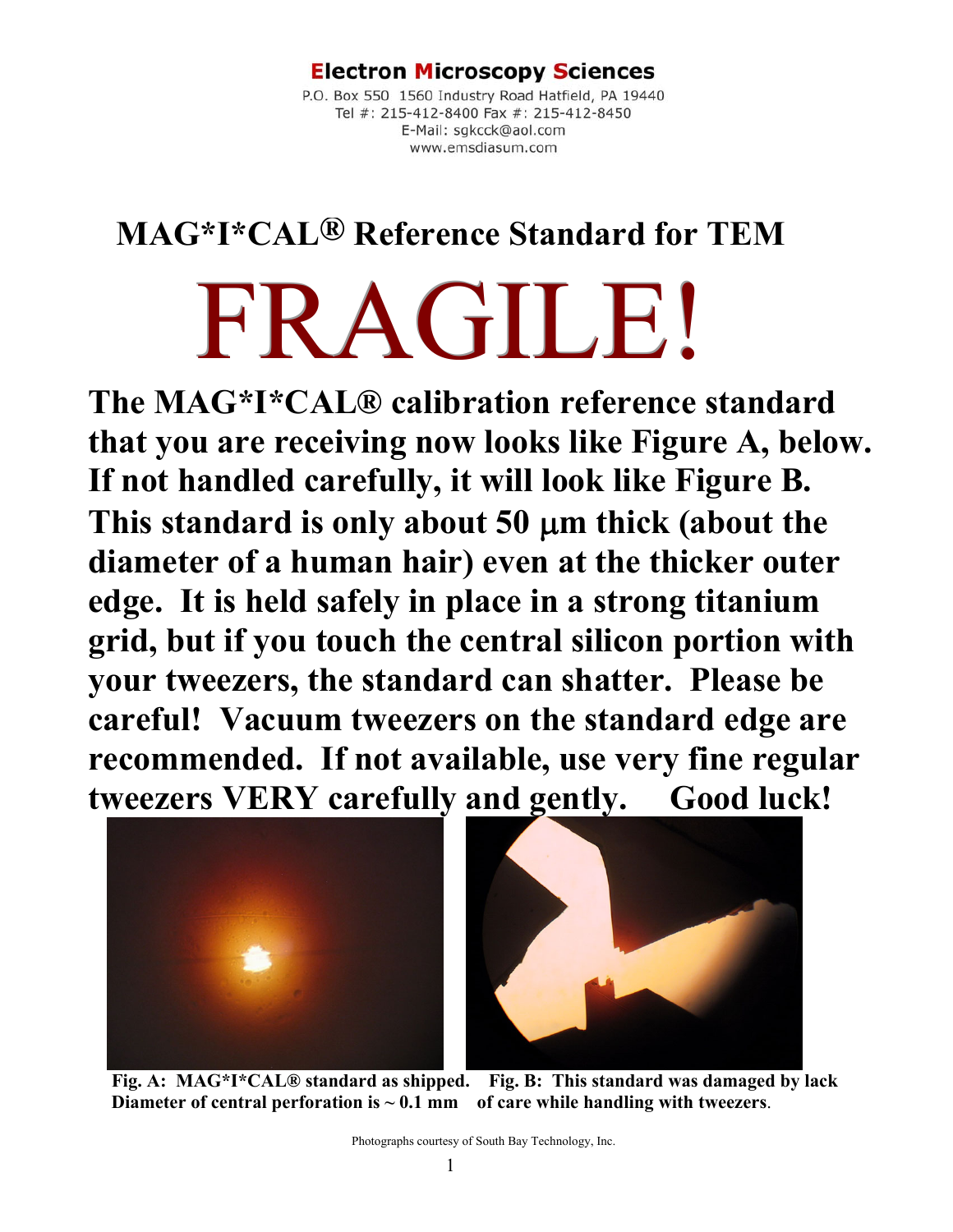### **TABLE OF CONTENTS**

| 6. Image / Diffraction Pattern Rotation Calibration 13 |
|--------------------------------------------------------|
|                                                        |

The MAG\*I\*CAL calibration reference standard for transmission electron microscopy (TEM) is the Gold Standard for TEM calibration in the world today. It is also honored in the Guinness Book of Records as the "World's Smallest Ruler".

The MAG\*I\*CAL was developed in a world-class Solid State Physics laboratory during the mid-1990's to perform the three major calibrations for transmission electron microscopy:

- the image magnification calibrations
- the camera constant calibrations (indexing diffraction patterns)
- the image/diffraction pattern rotation calibrations.

•

Please read the instructions carefully to enjoy the full capabilities of the MAG\*I\*CAL®.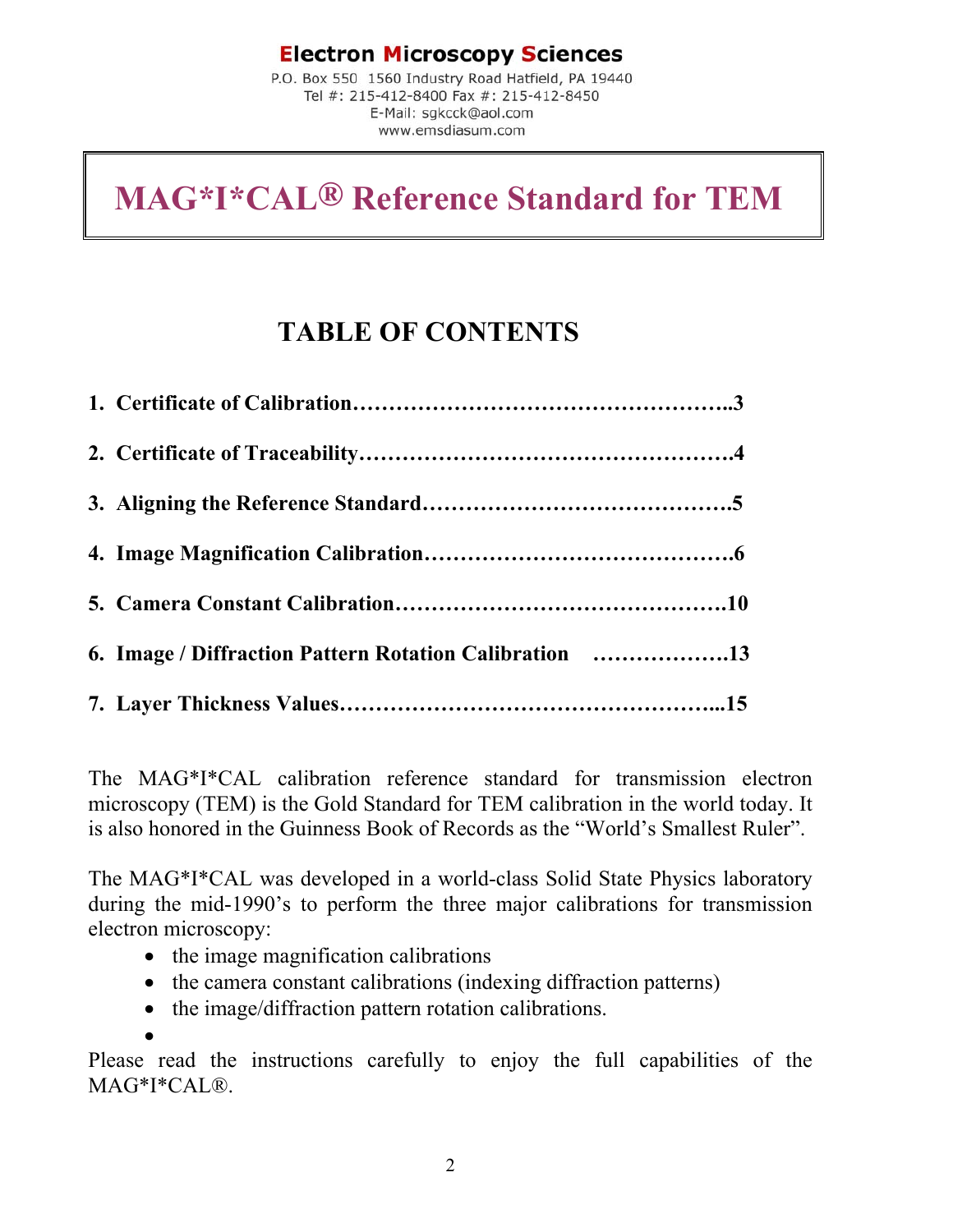## **MAG\*I\*CAL® Reference Standard for TEM Reference Standard Serial No. Date:**

## **Certificate of Calibration**

The MAG\*I\*CAL® calibration reference standard is a cross-sectional TEM sample made from of a semiconductor multilayer consisting of four sets of five nominally 10 nm thick Si<sub>0.81</sub>Ge<sub>0.19</sub> alloy layers, alternating with nominally 13 nm thick pure silicon layers. The device-quality epitaxial layers were grown by Molecular Beam Epitaxy (MBE) as strained layers on a single crystal silicon <001> substrate. All calibrated values incorporate the strain affects.

The four sets of alternating layers (superlattices) provide dark and light contrast in the TEM, and were directly calibrated by high resolution transmission electron microscopy (HREM) in reference to the {111} lattice spacing of silicon, as measured on the single crystal silicon substrate. This spacing is known to be 0.313 560 136 (8) nm [1]. The uncertainty in measurement across each of the full superlattices is less than one atomic layer at both the top and bottom interfaces: ∆*t* (superlattice) < 0.5%.

The variation in layer thicknesses across the wafer material used for the current series of MAG\*I\*CAL<sup>®</sup> calibration reference standards was measured by double crystal x-ray diffraction (DCXRD) mapping as < 1.0%. The estimated uncertainty in all sets of calibrated values (other than the individual thin SiGe and Si layers) assumes a normal distribution, and is the combination of all uncertainties added in quadrature. The overall uncertainty on the calibrated values listed on the 'Layer Thickness Values' sheet is:

#### $\Delta t \leq 1.0 \%$

Multiplying the overall uncertainty by a coverage factor of  $k=2$  gives a confidence level of approximately 95%. An user can fine-tune the calibrated values and decrease the uncertainty of their individual calibration reference standard by verifying the calibrated values with reference to the Si {111} lattice spacing in the substrate.

 One year limited warranty on defects in manufacture. Replacement or refund provided by the distributor.

3

[1] CRC Handbook of Chemistry and Physics, CRC Press, Inc., Boca Raton, Florida 33431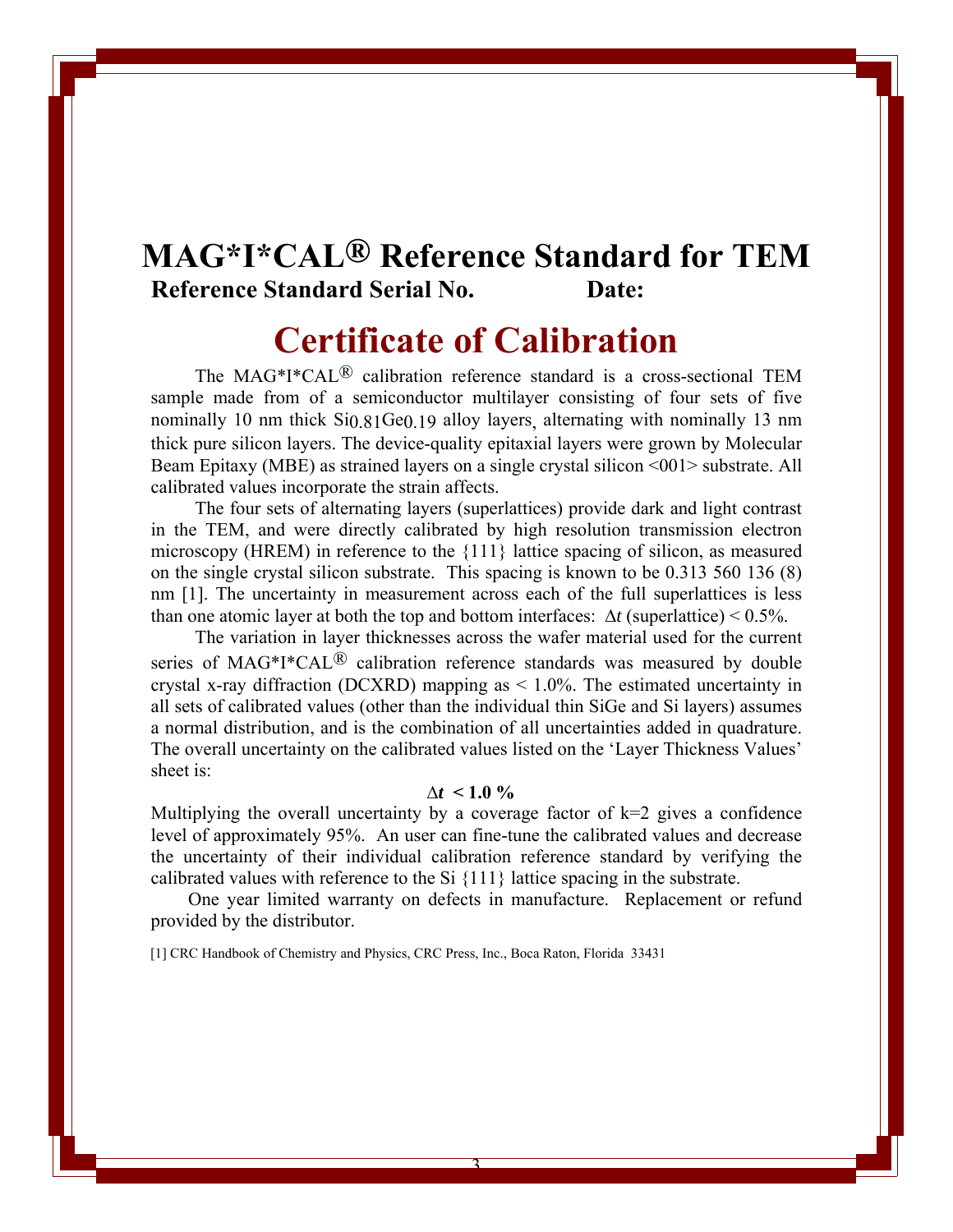## **Certificate of Traceability**

The MAG\*I\*CAL<sup>®</sup> calibration reference standard is manufactured from a single crystal silicon wafer, and so incorporates a fundamental constant of nature into the standard itself - the crystal lattice constant of silicon. All calibration markings on the standard are directly referenced to this natural constant. The calibrated values can be verified by the user by observing the crystal lattice image of the silicon substrate and validating the calibrated values.

National Metrology Institutes (NMI's) such as NIST in the USA, NPL in Great Britain, etc., currently do not certify any measurements less than approximately 0.3 micrometers. NMI's certify measurements as traceable to fundamental constants of nature, but they do not certify natural constants. The MAG\*I\*CAL® calibration reference standard does not require NMI certification since the calibration is directly traceable to a natural constant available on the standard itself (the crystal lattice spacing of silicon) and all calibrated values can be verified by the user. The crystalline lattice spacing is an intrinsic property of a material. For pure silicon, the spacing has been well characterized and documented by the scientific community. It is known to better than 8 decimal places (0.313 560 136 (8) nm [1].). The current, best-known value can be obtained from a recent CRC Handbook of Chemistry and Physics [1], and many other references.

**Documents that request a reference to traceability for the MAG\*I\*CAL® reference standard should be filled in with "natural constant" or "directly traceable to a constant of nature [1]".**

4

[1] CRC Handbook of Chemistry and Physics, CRC Press, Inc., Boca Raton, Florida 33431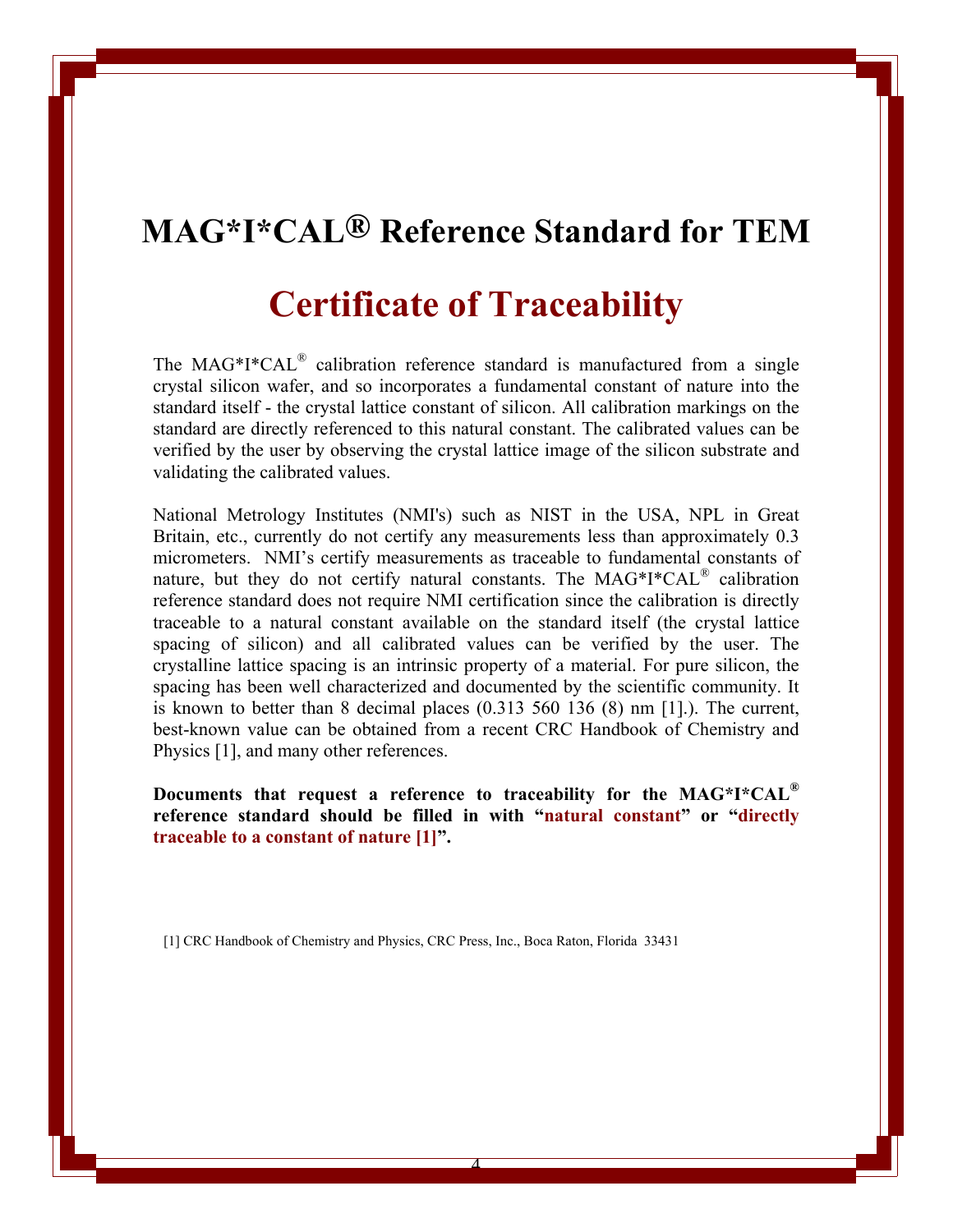# **MAG\*I\*CAL® Reference Standard for TEM Aligning the Reference Standard . . .**

 The MAG\*I\*CAL® calibration reference standard is made from a single crystal of silicon, and therefore has many very useful attributes as a TEM standard. To take advantage of these attributes, mount the standard in the TEM sample holder with the epoxy line of the standard parallel to the stem of the TEM sample holder (see Fig.2, next page). Translate the standard to bring into view the calibration marks close to the thin edge near the perforation in the center of the sample (arrows, Fig. 2), and focus. Put the TEM into diffraction mode, choose the smallest camera length, and adjust the intensity control (condenser control) back and forth to find the proper value of over-focus that forms the striking pattern called a Kikuchi pattern, similar to Fig. 1 below, but perhaps rotated. These Kikuchi bands are formed by elastic Bragg scattering of previously inelastically scattered electrons.

The intensity control can be adjusted so that either a diffraction spot pattern or a Kikuchi pattern can be observed. The standard should be tilted to move the Kikuchi pattern so that the central "intersection" in this diagram (where the largest number of bands intersect) is centered on the brightest (zero order) diffraction spot in the electron diffraction pattern (adjust the intensity control back and forth). It may be necessary to translate the standard to slightly thicker or thinner regions to get a clear Kikuchi pattern.



**Fig. 1: Kikuchi pattern of single crystal silicon viewed down the <011> zone axis. The broad horizontal band in the center of this figure is between the {200} Kikuchi lines.**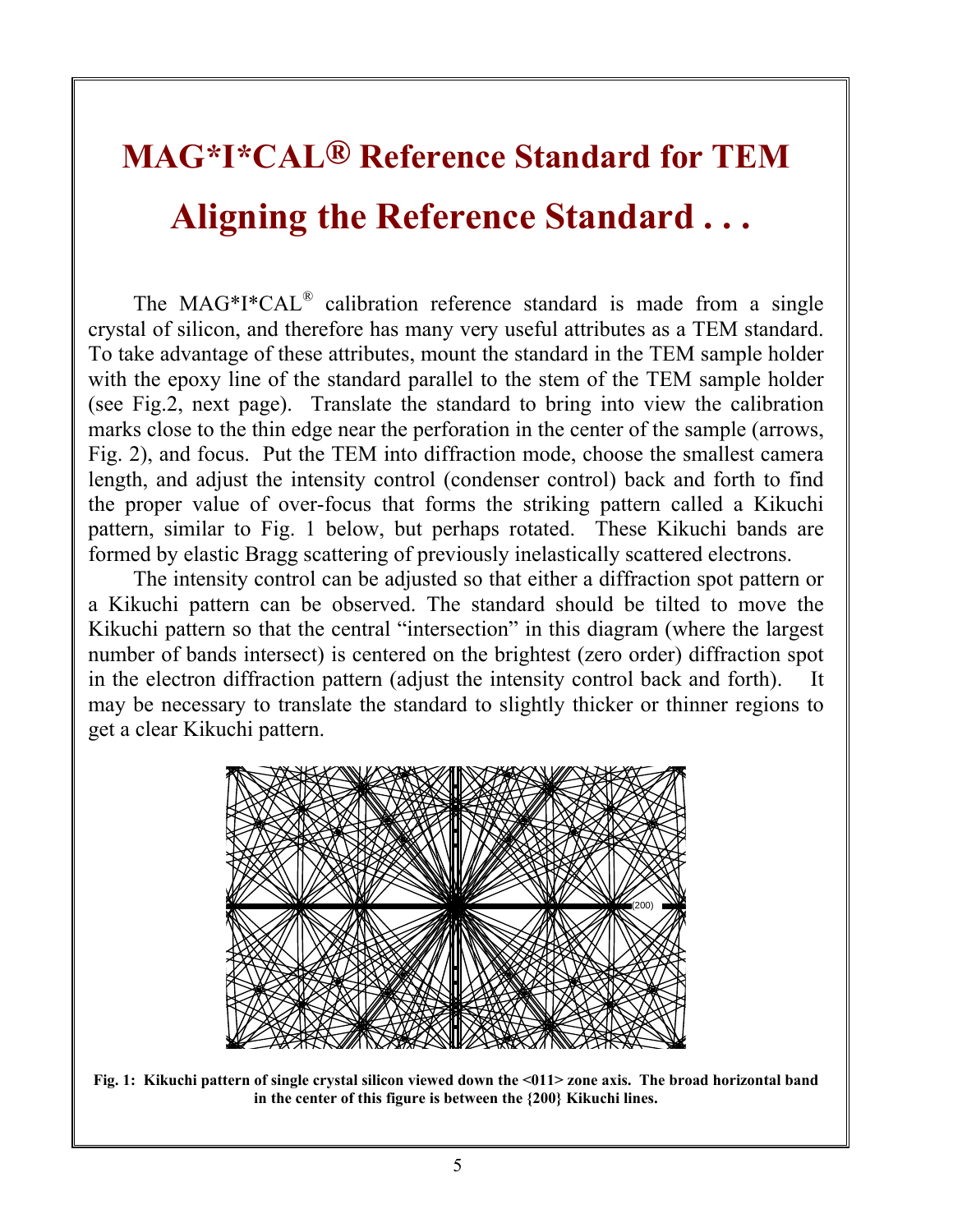# **Image Magnification Calibration**

The MAG\*I\*CAL calibration reference standard for transmission electron microscopy (TEM) consists of an ion-milled cross-section of a silicon wafer on which a series of calibration marks were deposited. The spacings between these calibration marks are very accurately known, and are included on the accompanying sheet entitled "LAYER THICKNESS VALUES". There are four regions on the standard that contain the calibration marks. These four areas are marked by arrows on both the drawing and the photograph in Fig.2, two on either side of the thin epoxy line which joins two pieces of the silicon wafer which are mounted face-to-face. The central perforation in the standard is small, as shown in the drawing (approximately 0.1 mm in diameter - see the color image). Note that the epoxy line is very thin.



**Fig. 2: Diagram, photograph and color/thickness scale of the MAG\*I\*CAL® reference standard. The arrows on the drawing and photograph indicate the four regions on the standard where the calibration marks may be found.** 

The magnification calibration is the most common calibration, since it's important to know if the magnification value on the microscope console or on the image is accurate, and if not, how to correct the value. This calibration procedure is simple in concept. A TEM image is taken of a calibration reference standard with a known (true) feature size. The calibrated (true) magnification is then calculated by dividing the measured feature size on the image by the known feature size. This calibrated magnification value is then used for accurate calculations of feature size whenever this magnification range is used in the future (see example below).

**STEP 1:** Mount the MAG\*I\*CAL® in the TEM sample holder so that the MAG\*I\*CAL® epoxy line is parallel to the stem of the TEM sample holder.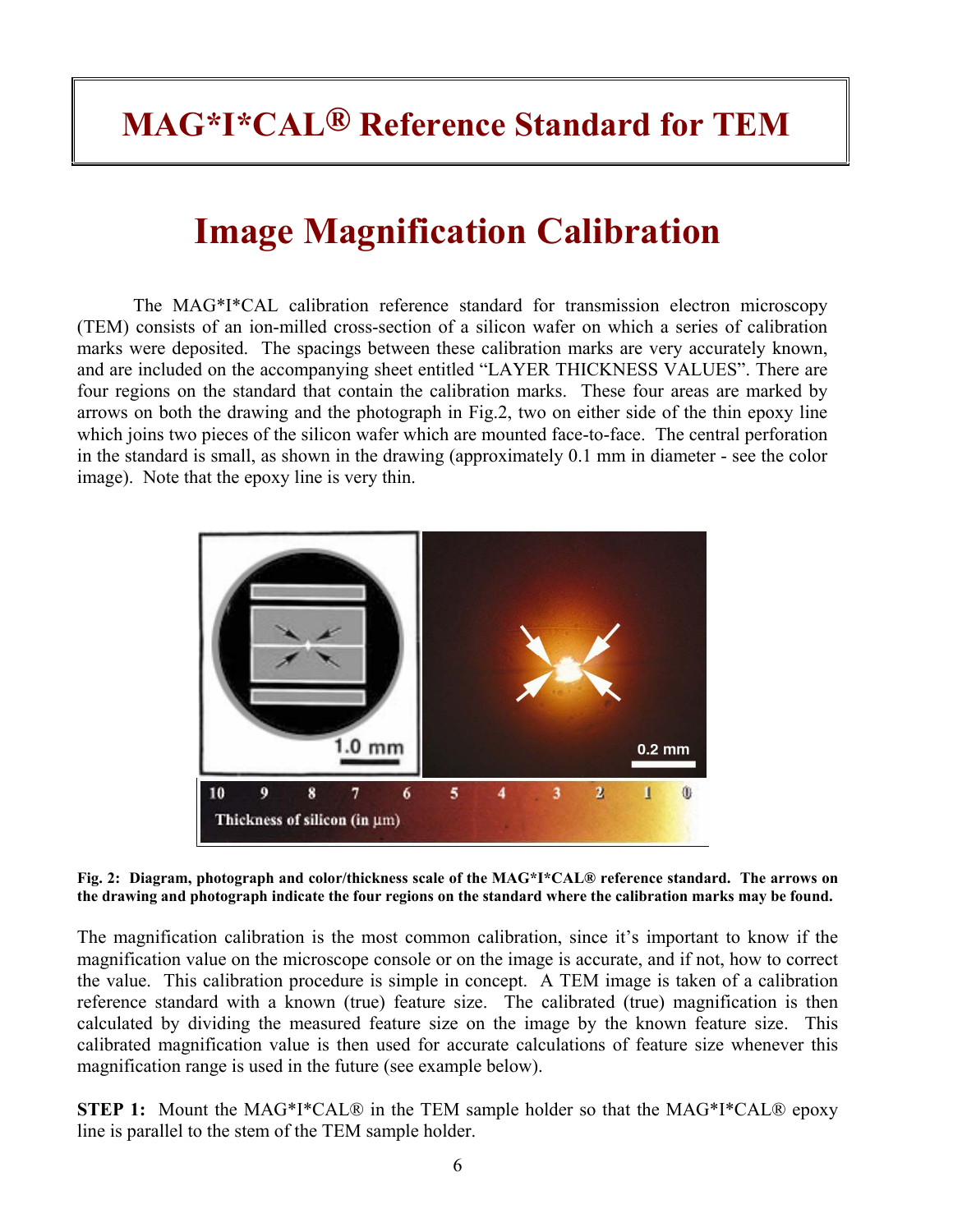**STEP 2:** Find one of the regions of interest (marked by arrows in Fig. 2) by translating the standard in the microscope, and focus on the layered structure (Fig. 3).

**STEP 3:** The sample height should be adjusted so that the MAG<sup>\*I\*</sup>CAL<sup>®</sup> is at the eucentric position (see TEM manual). On microscopes with no sample height adjustment, the objective lens current must be monitored and kept constant at each magnification value.



**Fig. 3: TEM micrograph of the MAG\*I\*CAL®. Inset shows a higher magnification image of one of the layered structures. Four identical structures are found at each of the four locations shown by arrows in Fig. 2.**

**STEP 4:** Switching to diffraction mode, tilt the MAG\*I\*CAL® so that the electron diffraction pattern or the Kikuchi pattern is exactly centered. The earlier page, "Aligning the Reference Standard) gives more detail on how to do this. The TEM electron beam should be exactly perpendicular to the MAG\*I\*CAL® reference standard (the TEM beam being parallel to the crystal zone axis of the silicon crystal material which forms the MAG\*I\*CAL®). If using the Kikuchi pattern, the image should look similar to Fig. 4.



**Fig. 4: Kikuchi pattern of the [011] crystal zone axis of Si. The arrows show the location of the broad band between the {200} Kikuchi lines. When the electron diffraction pattern is centered anywhere along this band, the electron beam will be parallel to the layered structure, and result in accurate layer thickness values.**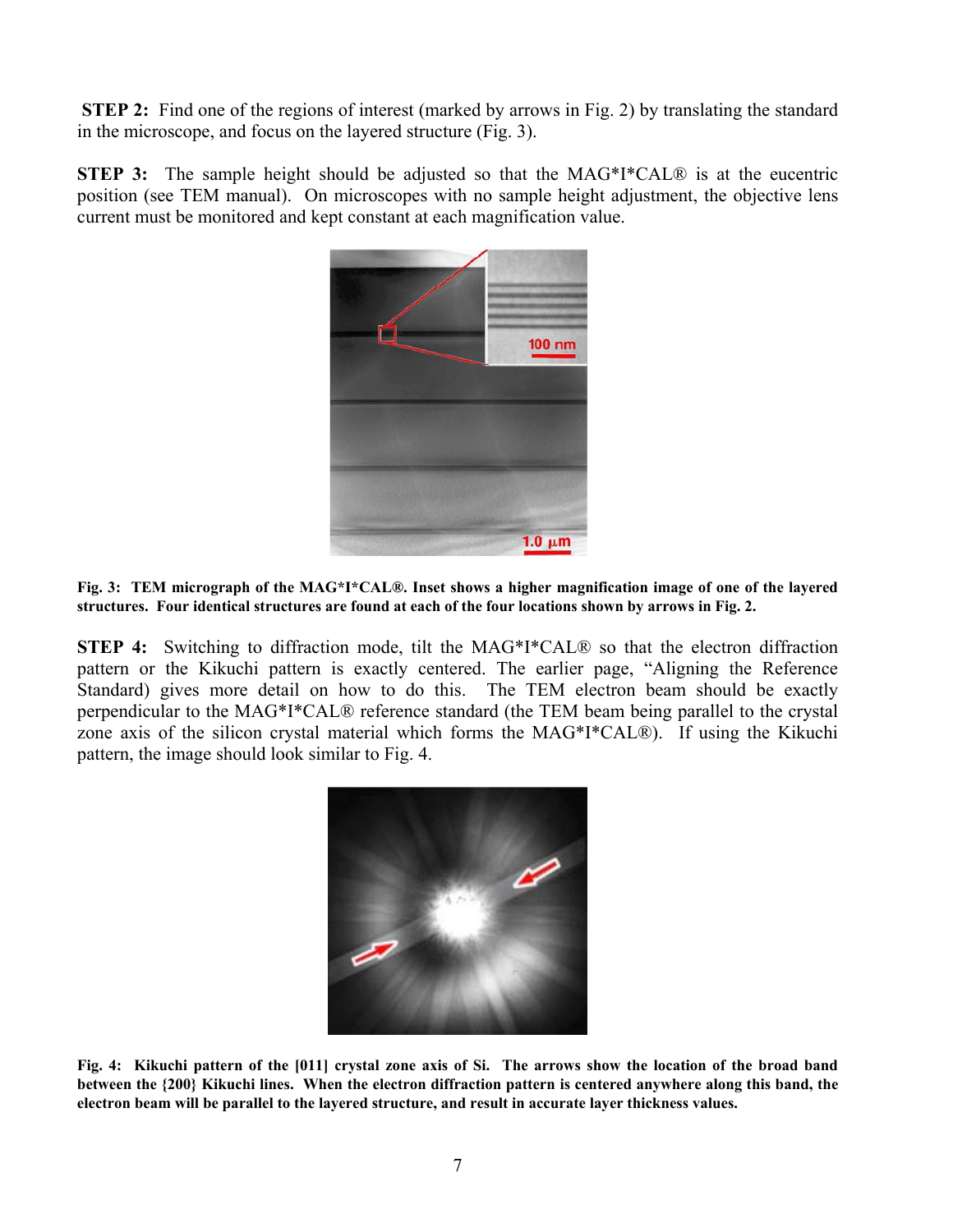**STEP 5:** Focus the microscope on the region shown in fig. 3 at the highest magnification range available. A series of micrographs or digital images at all magnification ranges should be taken starting at the highest magnification range and working down to the lowest. The measured length on the micrograph or digital image can then be compared to the calibrated values on the attached sheet labeled "Layer Thickness Values".

**STEP 6:** The most accurate calibrations at the highest magnification ranges (>400,000) can be accomplished by forming a lattice image of the Si material below the layered structure (Fig. 5). Measure the perpendicular distance across a large number of (111) lattice fringes, then divide this length by the number of fringes. This gives the measurement on the micrograph or digital image that corresponds to the (111) lattice spacing of Si (0.3135428 nm.).



**Fig. 5: Lattice image of Si viewed down the [011] zone axis, recognizable by the central diamond shape formed by the rows and columns of Si atoms. The lines marked parallel to the upper two sides of the diamond shape indicate (111) planes, with an interplanar spacing of 0.3135428 nm. Note that measurements must be made perpendicular to the (111) planes, since the planes viewed from this zone do not meet at right angles.**

**STEP 7:** Make up a table of calibration values similar to Table 1 below, recording the Nominal Magnification (the magnification given on the TEM) with the Calibrated Magnification (the actual magnification determined by comparing the measured feature size from your micrograph or digital image, and the actual feature size, as taken from the attached sheet labeled "Layer Thickness Values").

| <b>Nominal</b> | <b>Calibrated</b> | <b>Correction</b> | <b>Nominal</b> | <b>Calibrated</b> | <b>Correction</b> |
|----------------|-------------------|-------------------|----------------|-------------------|-------------------|
| 650,000        | 647,000           | .995              | 42,500         | 44,500            | 1.047             |
| 550,000        | 508,000           | .923              | 30,600         | 30,500            | .997              |
| 420,000        | 378,000           | .900              | 21,200         | 21,800            | 1.028             |
| 340,000        | 347,000           | 1.021             | 17,100         | 17,500            | 1.023             |
| 260,000        | 267,500           | 1.023             | 13,600         | 14,000            | 1.029             |
| 160,000        | 161,000           | 1.006             | 10,300         | 10,700            | 1.039             |
| 122,000        | 124,600           | 1.021             | 7400           | 7750              | 1.047             |
| 88,600         | 91,200            | 1.029             | 5550           | 5900              | 1.063             |
| 69,000         | 71,000            | 1.029             | 4450           | 5170              | 1.162             |
| 52,100         | 54,000            | 1.036             | 3900           | 4200              | 1.077             |

**Table 1: Magnification Calibration; 250 keV, Philips EM430 TEM, December, 2006.**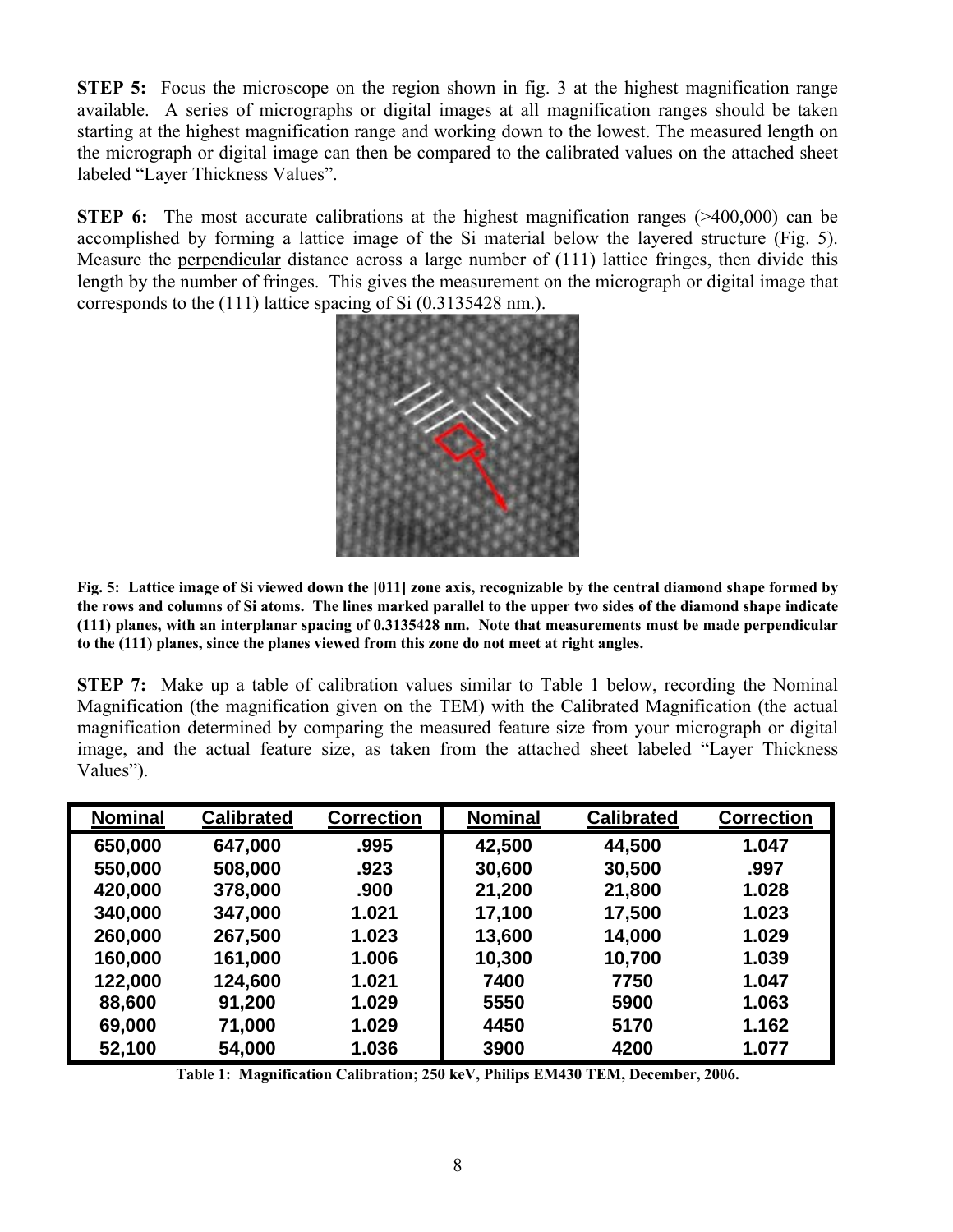#### **Example:**

.

Suppose that a feature that is known to be 1.00 micrometer  $(1.00 * 10^{-6} \text{ m})$  in length is imaged, and the Nominal (instrument) Magnification is given as 10,000X. If the image is measured digitally or on the film negative as being  $1.10 \text{ cm} (1.10 \times 10^{-2} \text{ m})$ , compute the calibrated magnification:

| calibrated magnification | $=$ measured size / known size          |
|--------------------------|-----------------------------------------|
|                          | $= 1.10 * 10^{-2}$ m $/ 1.00 * 10^{-6}$ |
|                          | $= 11,000X$                             |

In the future, any time the 10,000X calibration range is used, the operator will know that the calibrated magnification value is actually 11,000X, and will correct the measurement accordingly.

#### **Helpful Hints for Magnification Calibration:**

• **Sample alignment:** the calibration reference standard must be perpendicular to the electron beam, or errors will result. A tilted MAG\*I\*CAL® reference standard will result in narrower light contrast material spacings, and broader dark contrast material spacings. Any tilt away from the correct zone axis will make crystal lattice spacings unobservable. Follow the procedure given in 'Aligning the Reference Standard'.

• **Eucentric height**: the reference standard must be positioned at the eucentric height. This point in the microscope column is fixed and does not change. Positioning the standard at this reference point allows the standard to be tilted without changing its height on the optic axis, so it stays in focus. In addition, the objective lens and the intermediate 1 lens (the first lens in the projector system) are then always set to the same value for every sample, so all measurements remain consistent. If there is some difficulty using the eucentric height (top entry STEMs), then standardize on a particular objective lens current, which is another way to provide the same benefits.

• **Hysteresis**: electronic and mechanical devices sometimes overshoot or undershoot when a range is changed, and usually repeat this behavior consistently. When calibrating, start at the highest magnification range and work down to lower ranges, generating consistent hysteresis effects. When acquiring an important image, initially set the TEM to a higher magnification range, and then lower the range to the desired magnification

• **Overfocus** first, and then focus. This provides fine-tuning of lens hysteresis effects, and will help standardize the lens currents for important measurements.

• **Measure directly** on the film negative if using film. Do not measure from a print. Make several measurements on the negative and average them, and avoid using the edges of the negative where there can be distortions from lenses, especially at lower magnifications.

•**Digital images**: there are a wide variety of digital techniques for making measurements. Choose one procedure for all measurements of both reference standards and test samples, so that all measurements are made in a consistent manner.

• **Verify:** Measure the same feature at 2 or more magnifications and compare the results to avoid errors.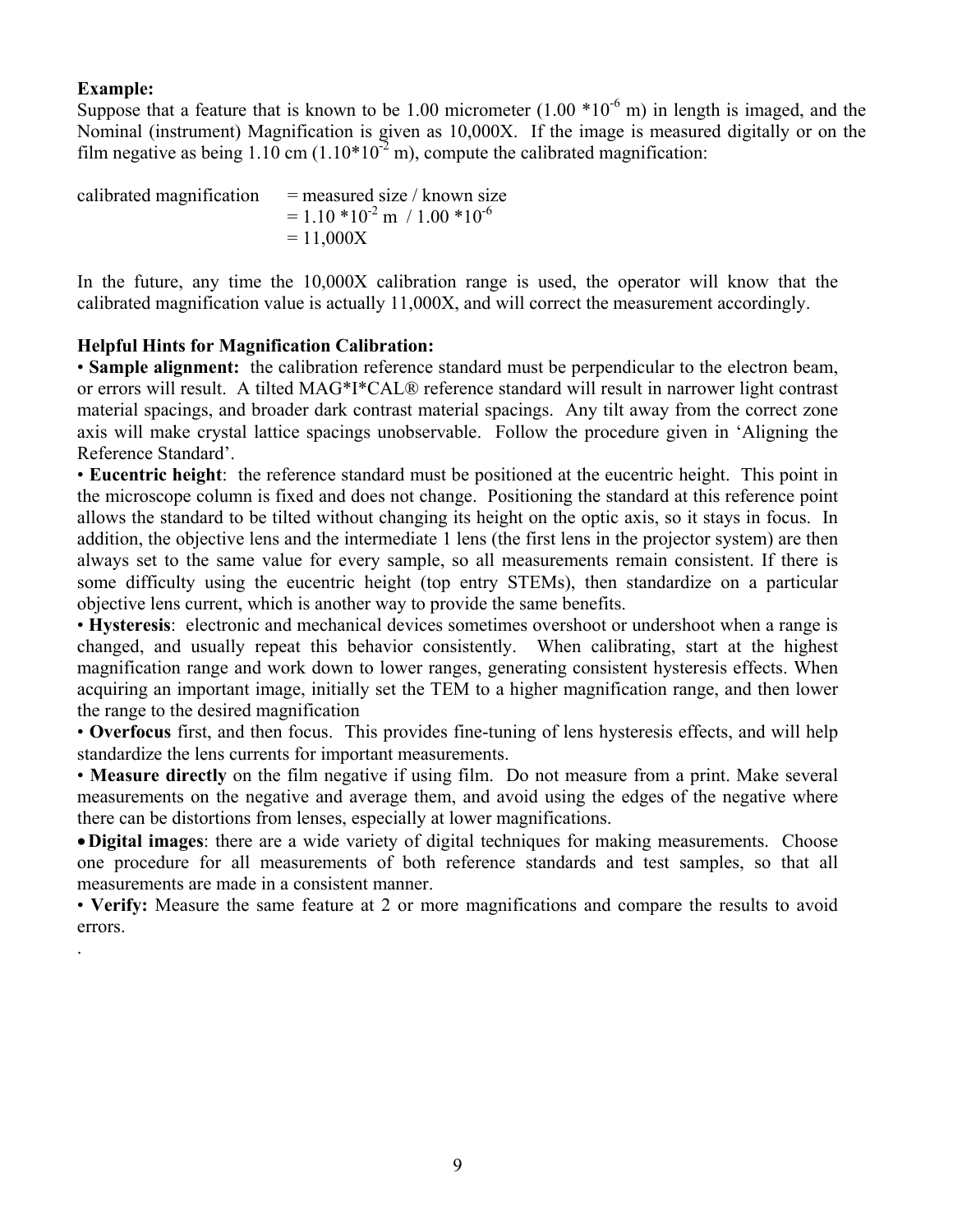# **Camera Constant Calibration**

The camera constant calibration is the most common calibration used in electron diffraction. It allows the microscopist to identify the crystal lattice spacings of the material being observed, which helps to identify the material. This identification is accomplished by measuring distances between spots on a single crystal (spot) diffraction pattern, or ring diameters on a polycrystalline diffraction pattern. This calibration makes use of the Camera Constant equation (derived from Bragg's law with the small angle approximation):

 $λL = d<sub>hkl</sub> R$ 

where:

 $\lambda$  = wavelength of the TEM accelerating voltage (nm)

 $L =$  camera length (mm)

 $d_{hkl}$  = lattice spacing (nm)

 $R$  = measured distance between two adjacent diffraction spots on a single crystal diffraction pattern or half the diameter on a polycrystalline diffraction pattern (mm)

Note that this definition is set up for nm-mm, but there are many choices for units. With digitized images, Angstrom-pixel or nm-pixel are good options.

The product  $\lambda$ L is called the Camera Constant. While the exact values for ' $\lambda$ ' 'L' are difficult to measure accurately, values for both ' $d_{hk}$ ' and 'R' are easily acquired by making careful measurements of 'R' and using a reference standard with a known value of ' $d_{hk}$ '. A table similar to Table 2 should be assembled of Camera Constant values for each combination of TEM accelerating voltage and each nominal camera length '' (the camera length as given on the console). This can be quite time consuming, since we need a complete series of diffraction patterns at all camera lengths for each accelerating voltage. Some microscopists perform all of their diffraction measurements at a favorite accelerating voltage, to cut down on the number of tables needed.

Once this table is complete, the microscopists know that any time they choose a particular camera length 'L', they can divide that Camera Constant value by the measured diffraction spot spacing of their sample, and accurately determine the crystal lattice spacing of that material. An example may make this more understandable.

| <b>Camera Length</b><br>(mm) | λL<br>(nm*mm) | <b>Camera Length</b><br>(mm) | λL<br>(nm*mm) |
|------------------------------|---------------|------------------------------|---------------|
| 270                          | 0.493         | 1650                         | 3.45          |
| 350                          | 0.664         | 2200                         | 4.63          |
| 500                          | 0.986         | 2900                         | 6.13          |
| 700                          | 1.414         | 3600                         | 7.63          |
| 950                          | 1.950         | 5000                         | 10.63         |
| 1200                         | 2.49          | 6300                         | 13.41         |

**Table 2: Camera Constants for a Philips EM430T TEM, operating at 250 kV, December, 2006).**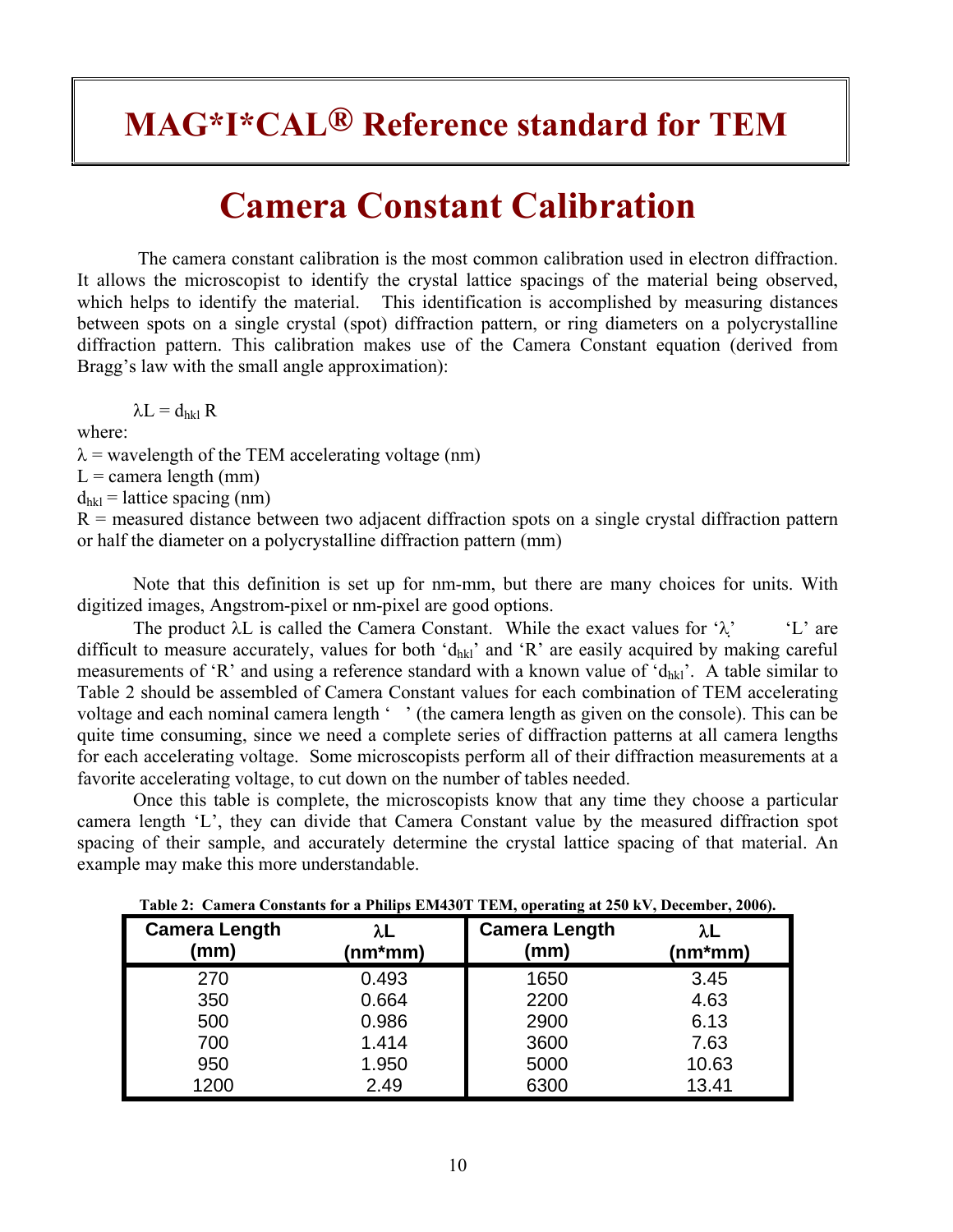#### **Example:**

Fig. 6 shows a positive image of an electron diffraction pattern taken of single crystal silicon (the MAG\*I\*CAL® reference standard) with the beam parallel to the [011] crystal zone axis (defined as the [011] beam direction). The diffraction pattern was taken at a nominal camera length of 1650 mm. Fig. 7 shows a set of indexed (identified) diffraction spots of silicon calculated for the [011] beam direction, which we can use as a map for identifying the spots on the diffraction pattern. By examining the patterns carefully (notice this is not a 'square' pattern), we can identify the unknown spots in Fig. 6 as lying along one of the {111} systematic rows, as indicated by the double-arrowed line in both images. The double-arrowed line in Fig. 6 indicates a distance 'x' that is four times the distance between two adjacent {111} spots, so  $R = x/4$ . Our measurement of Fig. 6 gave a value of 44.0 mm, so 'R' = 11.0 mm. We know that the (111) lattice spacing of silicon is nominally equal to 0.314 nm (available in Handbook of Chemistry and Physics [1], as well as many other references). Therefore, to find the Camera Constant for  $L = 1650$  mm:

$$
\lambda L = d_{111} R
$$
  
= 0.314 nm X 11.0 mm  
= 3.45 nm-mm

This value was entered into Table 2, along with the same calculation for the other camera lengths available with this instrument. These values can also be graphed, and the results will be linear if the manufacturers' values for the camera lengths are accurate.



**Fig. 6: Electron diffraction pattern from single crystal silicon, with the beam parallel to the [011] zone axis.** 



**Fig. 7: Indexing of single crystal silicon diffraction pattern, with the beam parallel to the [011] zone axis.**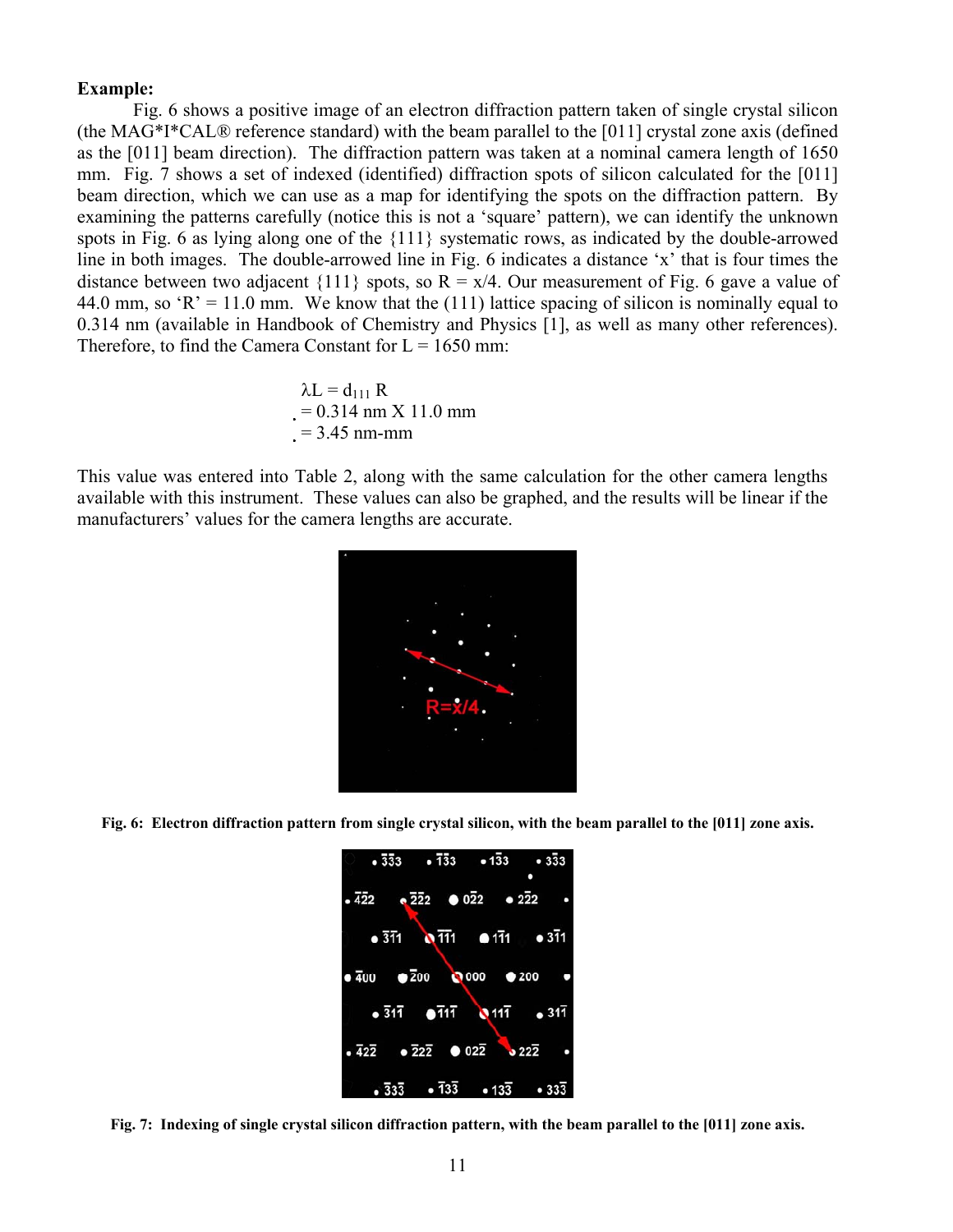#### **Helpful Hints; Camera Constant Calibration:**

**Eucentric height**: the standard must be positioned at the TEM's eucentric height. If that is not possible, then standardize on a particular objective lens current so all images are taken with the sample at the same height in the microscope column.

• **Alignment**: For the MAG\*I\*CAL® and single crystal TEM samples, ensure that the sample is aligned so that the beam is parallel to the zone axis of the crystal.

• **Hysteresis**: Start at highest camera length and work down to provide consistency and to avoid hysteresis effects. When taking an important diffraction pattern, initially set at a higher camera length, and then lower the setting to the desired camera length.

**(S)TEM:** If your instrument is a true (S)TEM, the Camera Constant calibrations may vary depending on whether you are in STEM or TEM mode. Check this.

• **For diffraction patterns**: the intermediate 1 lens needs to be focused properly on the diffraction pattern. There are several methods to do this and both the standard and unknown must be focused in the same way. In the first way, the condenser is set fully clockwise and then the diffraction spots are focused to the smallest size. In the second way, the objective aperture is inserted into the diffraction pattern and its edge is set to be as sharp as possible. In the third way, a focused convergent beam pattern is formed and the shadow edge of the condenser aperture is focused.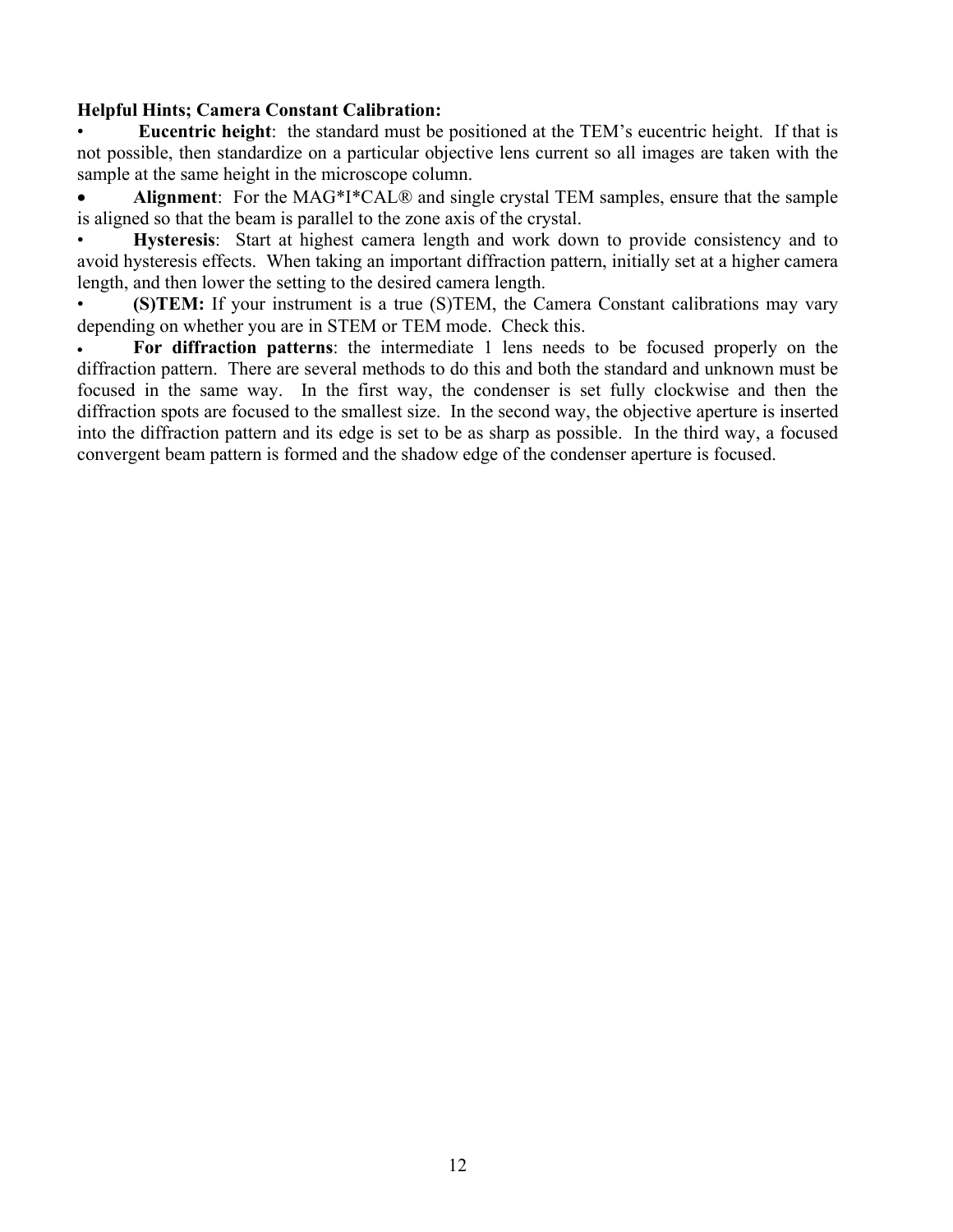# **Image / Diffraction Pattern Rotation Calibration**

The image / diffraction pattern rotation calibration is used to identify the orientation of crystalline material relative to other crystals, features or interfaces in your sample. For this calibration, it is necessary to take double exposures of the reference standard image plus the reference standard diffraction pattern, at each magnification range and at each camera length for every accelerating voltage of interest. This is a lot of images!

Fig. 8 shows an example of a double exposure of the MAG\*I\*CAL® reference standard (plus an inset image showing the detail of one of the layered structures). In Fig. 8, the [100] direction is 'up' in the image, but at an angle of about  $67^\circ$  to the (200) reflection (spot) shown on the diffraction pattern (see Figs. 6 and7). To measure the rotation calibration values, draw a line from the zero order diffraction spot up through the (200) spot. Also draw a line from the zero order spot in a direction perpendicular to the layered structure. The angle  $\theta$  between these two lines is the rotation calibration value for this magnification/camera length condition, and can now be used to identify crystal direction in unknown samples, when the images and diffraction patterns of the unknown material are taken at the same magnification/camera length condition.



**Fig. 8: Double exposure of the image and the electron diffraction pattern from a single crystal silicon region of the MAG\*I\*CAL® reference standard.** 

A table is made of all magnification ranges (for the images) versus all camera constants (for the electron diffraction patterns) to display this data. Choose a standard way of presenting the measurements, such as: *"Angle* θ *measured counter-clockwise from diffraction spot to image direction",* and include this information with your chart. This will help avoid symmetry errors. See Table 3 for an example. As mentioned, this is a lot of measurements - this table is for only a single accelerating voltage!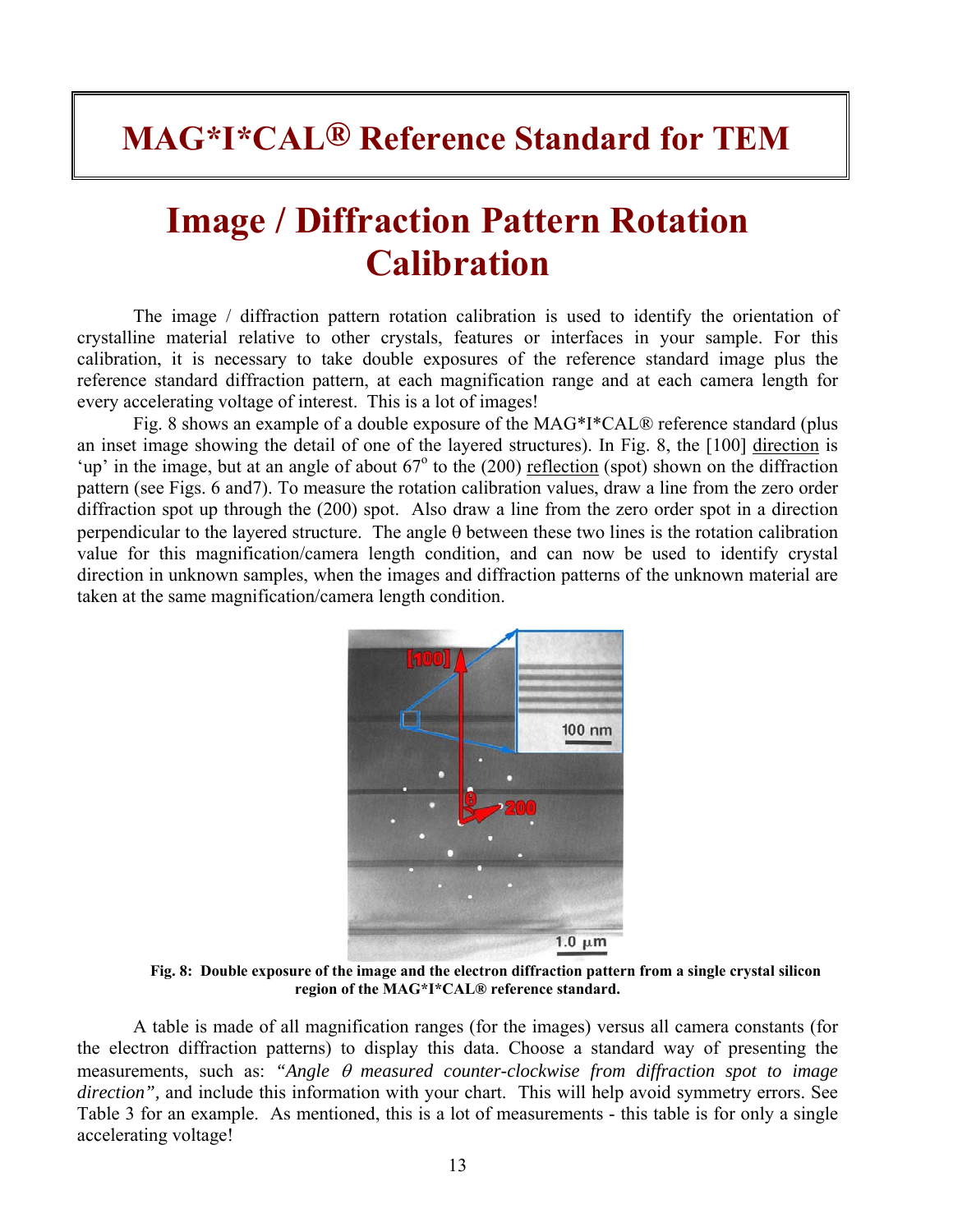| Angle $\theta$ counterclockwise from diffraction spot to image direction |       |       |        |        |        |        |        |        |        |
|--------------------------------------------------------------------------|-------|-------|--------|--------|--------|--------|--------|--------|--------|
| <b>MAGNIFICATION &gt;</b>                                                | 5550  | 9400  | 10300  | 13600  | 17100  | 21200  | 30600  | 42500  | 52100  |
| <b>CAMERA LENGTH</b>                                                     |       |       |        |        |        |        |        |        |        |
| 270                                                                      | 61.0  | 62.0  | 67.0   | 64.5   | 68.0   | 63.0   | 95.5   | 328.5  | 330.0  |
| 350                                                                      | 49.5  | 50.5  | 55.5   | 53.0   | 56.5   | 51.5   | 84.0   | 317.0  | 318.5  |
| 500                                                                      | 15.0  | 16.0  | 21.0   | 18.5   | 22.0   | 17.0   | 49.5   | 282.5  | 284.0  |
| 700                                                                      | 142.0 | 143.0 | 148.0  | 145.5  | 149.0  | 144.0  | 176.5  | 49.5   | 51.0   |
| 950                                                                      | 139.5 | 140.5 | 145.5  | 143.0  | 146.5  | 141.5  | 174.0  | 47.0   | 48.5   |
| 1200                                                                     | 135.5 | 136.5 | 141.5  | 135.0  | 142.5  | 137.5  | 170.0  | 43.0   | 44.5   |
| 1650                                                                     | 130.5 | 131.5 | 136.5  | 134.0  | 137.5  | 132.5  | 165.0  | 38.0   | 35.5   |
| 2200                                                                     | 123.0 | 124.0 | 125.0  | 126.5  | 130.0  | 125.0  | 157.5  | 30.5   | 32.0   |
| 2900                                                                     | 115.0 | 116.0 | 121.0  | 118.5  | 122.0  | 117.0  | 149.5  | 22.5   | 24.0   |
| 3600                                                                     | 105.5 | 106.5 | 111.5  | 107.0  | 112.5  | 107.5  | 140.0  | 13.0   | 14.5   |
| 5000                                                                     | 86.0  | 87.0  | 92.0   | 89.5   | 93.0   | 88.0   | 120.5  | 353.5  | 355.0  |
| 6300                                                                     | 64.0  | 65.0  | 70.0   | 67.5   | 71.0   | 66.0   | 98.5   | 331.5  | 333.0  |
|                                                                          |       |       |        |        |        |        |        |        |        |
|                                                                          |       |       |        |        |        |        |        |        |        |
| <b>MAGNIFICATION &gt;</b>                                                | 69000 | 88600 | 132000 | 160000 | 260000 | 340000 | 420000 | 550000 | 650000 |
| <b>CAMERA LENGTH</b>                                                     |       |       |        |        |        |        |        |        |        |
| 270                                                                      | 331.5 | 338.5 | 339.5  | 337.0  | 18.0   | 41.0   | 65.0   | 49.5   | 85.5   |
| 350                                                                      | 320.0 | 327.0 | 328.0  | 325.5  | 6.5    | 29.5   | 53.5   | 38.0   | 72.0   |
| 500                                                                      | 285.5 | 292.5 | 293.5  | 291.0  | 332.0  | 355.0  | 19.0   | 3.5    | 37.5   |
| 700                                                                      | 52.5  | 59.5  | 60.5   | 58.0   | 99.0   | 122.0  | 146.0  | 130.5  | 164.2  |
| 950                                                                      | 50.0  | 57.0  | 58.0   | 55.5   | 96.5   | 119.5  | 143.5  | 128.0  | 162.0  |
| 1200                                                                     | 46.0  | 53.0  | 54.0   | 51.5   | 92.5   | 115.5  | 139.5  | 124.0  | 158.0  |
| 1650                                                                     | 41.0  | 48.0  | 49.0   | 46.5   | 87.5   | 110.5  | 134.5  | 115.0  | 153.0  |
| 2200                                                                     | 33.5  | 40.5  | 41.5   | 39.0   | 80.0   | 103.0  | 127.0  | 111.5  | 145.5  |
| 2900                                                                     | 25.5  | 32.5  | 33.5   | 31.0   | 22.0   | 45.0   | 113.0  | 103.5  | 137.5  |
| 3600                                                                     | 16.0  | 23.0  | 24.0   | 21.5   | 62.5   | 85.5   | 109.5  | 94.0   | 128.0  |
| 5000                                                                     | 356.5 | 3.5   | 4.5    | 2.0    | 43.0   | 66.0   | 90.0   | 74.5   | 105.5  |

**Table 3: Image / diffraction pattern rotation calibration - 250 keV, Philips EM430T, December, 2006.** 

Symmetries can cause errors of  $180^\circ$  and/or other angles – see Fig. 7. Two techniques that eliminate this ambiguity can be used with the MAG\*I\*CAL® reference standard. First, to confirm the identity of the (200) diffraction spot, slowly translate the standard 'up' through the layered structure and past the top surface while viewing the diffraction pattern. As the standard is translated past the top surface into empty space, the diffraction pattern will fade and finally disappear first from the direction corresponding to the (200) diffraction spot. Second, if a convergent beam pattern of the standard is obtained and the condenser is then underfocused (crossover below the standard), a shadow image of the standard will appear in the central (bright field) spot, and the orientation of the standard relative to the diffraction pattern can be recorded.

#### **Helpful Hints; Image / diffraction pattern rotation calibration:**

- All of the 'Helpful Hints' for both images and diffraction patterns apply.
- Choose the single most useful accelerating voltage and only the most useful magnification ranges and camera lengths, to keep the amount of measurements down to a manageable level. When measuring an unknown sample, make sure to set the instrument to the same parameters that were used for the calibration.